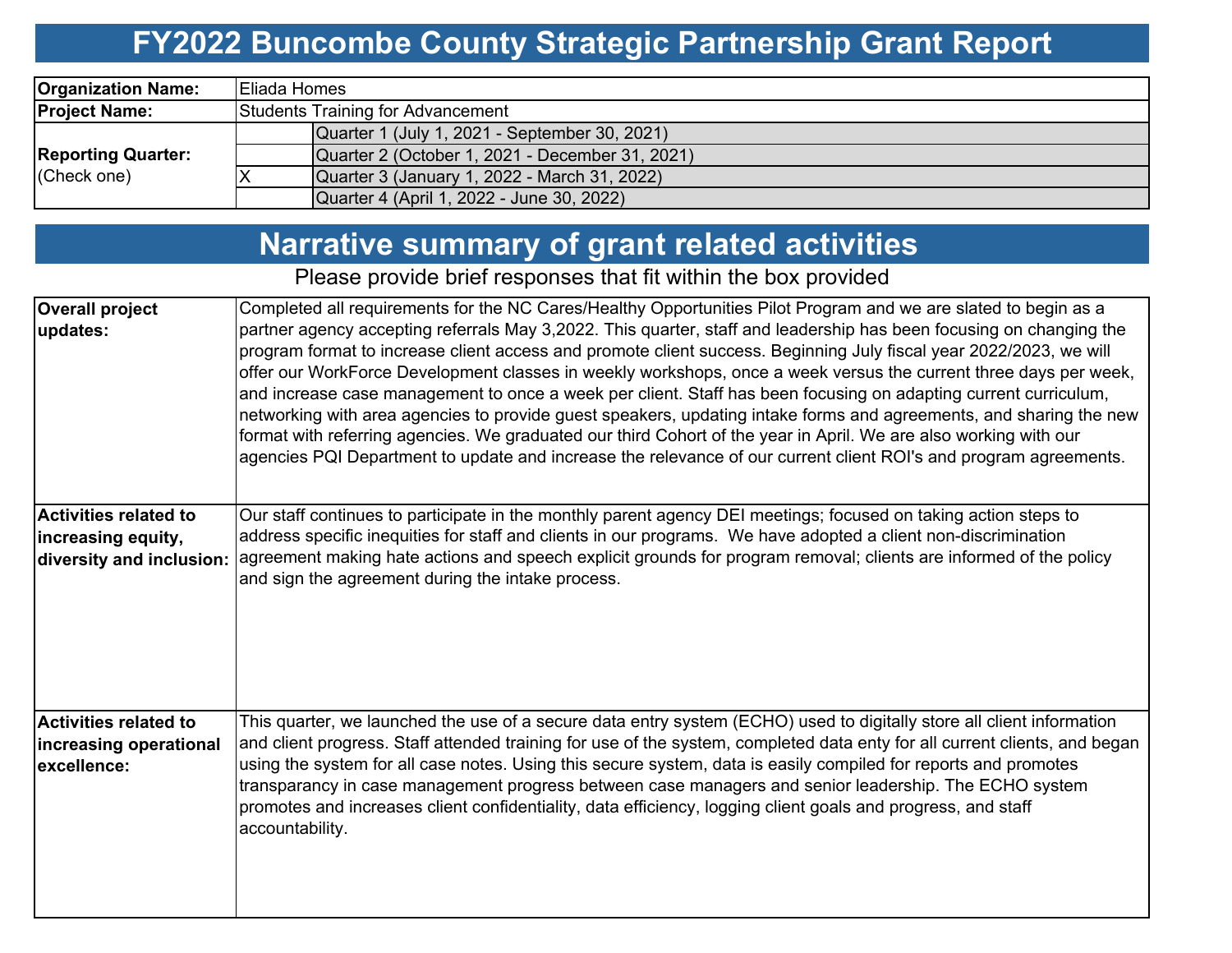### **FY2022 Buncombe County Strategic Partnership Grant Report**

| <b>Organization Name:</b>                | <b>Eliada Homes</b>                             |  |  |  |  |  |  |
|------------------------------------------|-------------------------------------------------|--|--|--|--|--|--|
| <b>Project Name:</b>                     | Students Training for Advancement               |  |  |  |  |  |  |
| <b>Reporting Quarter:</b><br>(Check one) | Quarter 1 (July 1, 2021 - September 30, 2021)   |  |  |  |  |  |  |
|                                          | Quarter 2 (October 1, 2021 - December 31, 2021) |  |  |  |  |  |  |
|                                          | Quarter 3 (January 1, 2022 - March 31, 2022)    |  |  |  |  |  |  |
|                                          | Quarter 4 (April 1, 2022 - June 30, 2022)       |  |  |  |  |  |  |

### **Progress toward annual goals**

|                                                        | Please only include new data for the specific quarter |                  |                  |                  |                  |                                                 |
|--------------------------------------------------------|-------------------------------------------------------|------------------|------------------|------------------|------------------|-------------------------------------------------|
| <b>IMeasure</b>                                        | <b>Annual Goal</b>                                    | <b>Quarter 1</b> | <b>Quarter 2</b> | <b>Quarter 3</b> | <b>Quarter 4</b> | <b>Progress</b><br>toward<br><b>Annual Goal</b> |
| Number of youth served                                 | 65                                                    | 15               | 4                | 12               |                  | 31                                              |
| Percent of youth who meet with case managers           |                                                       |                  |                  |                  |                  |                                                 |
| bi-weekly                                              | 55%                                                   | 66%              | 79%              | 75%              |                  | 79%                                             |
| Percent of youth who complete job readiness            |                                                       |                  |                  |                  |                  |                                                 |
| and/or begin a job within the first year               | 60%                                                   | 60%              | 74%              | 75%              |                  | 75%                                             |
| Percent of those needing GED/high school               |                                                       |                  |                  |                  |                  |                                                 |
| credit who accomplish their goal                       | 40%                                                   | 66%              | 74%              | 25%              |                  | 74%                                             |
| Percent who complete the workforce                     |                                                       |                  |                  |                  |                  |                                                 |
| development and life skills training within the<br>60% |                                                       | 40%              | 53%              | 70%              |                  | 70%                                             |

#### **Comments:**

This quarter, 35% clients served needed GED/high school credit; of that percentage 50% were minors requiring parental involvement in order to register for GED test.While participating in classes, progress was made towards submitting the required paperwork and those clients will continue working with our program to prepare for GED testing.